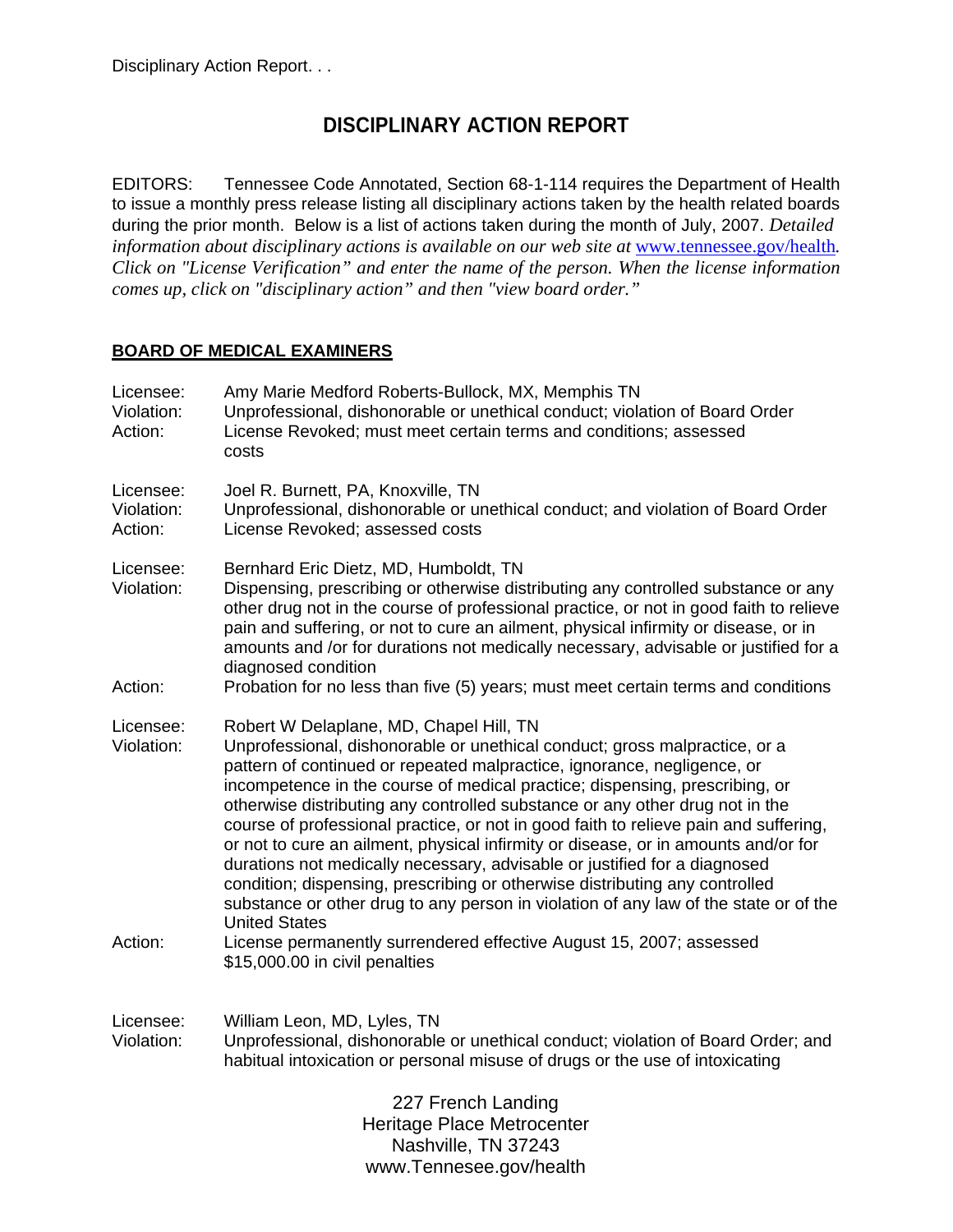| Action:                            | liquors, narcotics, controlled substances or other drugs or stimulants in such a<br>manner as to adversely affect the person's ability to practice medicine<br>License Suspended until completion of Rehabilitation; required to gain and<br>maintain lifetime advocacy of the Tennessee Medical Foundation; must meet<br>certain terms and conditions before license can be placed on Probation for five<br>(5) years; assessed \$3,000.00 in civil penalties, and costs                                                                                                                                                                                                                                                                                                                                                    |
|------------------------------------|------------------------------------------------------------------------------------------------------------------------------------------------------------------------------------------------------------------------------------------------------------------------------------------------------------------------------------------------------------------------------------------------------------------------------------------------------------------------------------------------------------------------------------------------------------------------------------------------------------------------------------------------------------------------------------------------------------------------------------------------------------------------------------------------------------------------------|
| Licensee:<br>Violation:            | Travis K Pardue, MD, Nashville, TN<br>Failed to properly supervise Physician Assistants and Nurse Practitioners with<br>respect to protocols in violation of Rule 0880-2.18(5) and to chart reviews in<br>violation of Rule 0880-2.18(7)                                                                                                                                                                                                                                                                                                                                                                                                                                                                                                                                                                                     |
| Action:                            | License placed on probation for no less than five (5) years; assessed \$9000.00 in<br>civil penalties, plus costs                                                                                                                                                                                                                                                                                                                                                                                                                                                                                                                                                                                                                                                                                                            |
| Licensee:<br>Violation:            | Will G. Quarles Jr., MD, Livingston, TN<br>Dispensing, prescribing, or otherwise distribution controlled substances or any<br>other drug not in the course of professional practice                                                                                                                                                                                                                                                                                                                                                                                                                                                                                                                                                                                                                                          |
| Action:                            | Voluntarily Retired pursuant to terms of Order; ordered to surrender his DEA<br>certificate; and assessed costs                                                                                                                                                                                                                                                                                                                                                                                                                                                                                                                                                                                                                                                                                                              |
| Licensee:<br>Violation:<br>Action: | Francis Oscar Roy, MD, Pikeville, TN<br>Unprofessional, dishonorable or unethical conduct; gross malpractice, or a<br>pattern of continued or repeated malpractice, ignorance, negligence, or<br>incompetence in the course of medical practice; dispensing, prescribing, or<br>otherwise distributing any controlled substance or any other drug not in the<br>course of professional practice, or not in good faith to relieve pain and suffering,<br>or not to cure an ailment, physical infirmity or disease, or in amounts and/or for<br>durations not medically necessary, advisable or justified for a diagnosed<br>condition; to wit; failure to follow Rule 0880-2-.14(7)(a) of the Board<br>License Revoked; ordered to surrender DEA Certificate; assessed \$28,000.00 in<br>civil penalties; and assessed costs. |
| Licensee:<br>Violation:            | Mark T. Simpson, MD, Chattanooga, TN<br>Unprofessional, dishonorable or unethical conduct; and habitual intoxication or<br>personal misuse of any drugs or the use of intoxicating liquors, narcotics,<br>controlled substances or other drugs or stimulants in such manner as to                                                                                                                                                                                                                                                                                                                                                                                                                                                                                                                                            |
| Action:                            | adversely affect a person's ability to practice medicine<br>Suspension Stayed; placed on probation for no less than five (5) years; must<br>meet certain terms and conditions; and assessed costs                                                                                                                                                                                                                                                                                                                                                                                                                                                                                                                                                                                                                            |

#### **BOARD OF NURSING**

Licensee: Julie A. Adkins, RN, Powell, TN

Violation: Guilty of a crime; unprofessional conduct; failing to take appropriate action in safeguarding the patient from incompetent health care practices; unauthorized use or removal of narcotics, drugs, supplies, or equipment from any health care facility, school, institution, or other work place location; impersonating another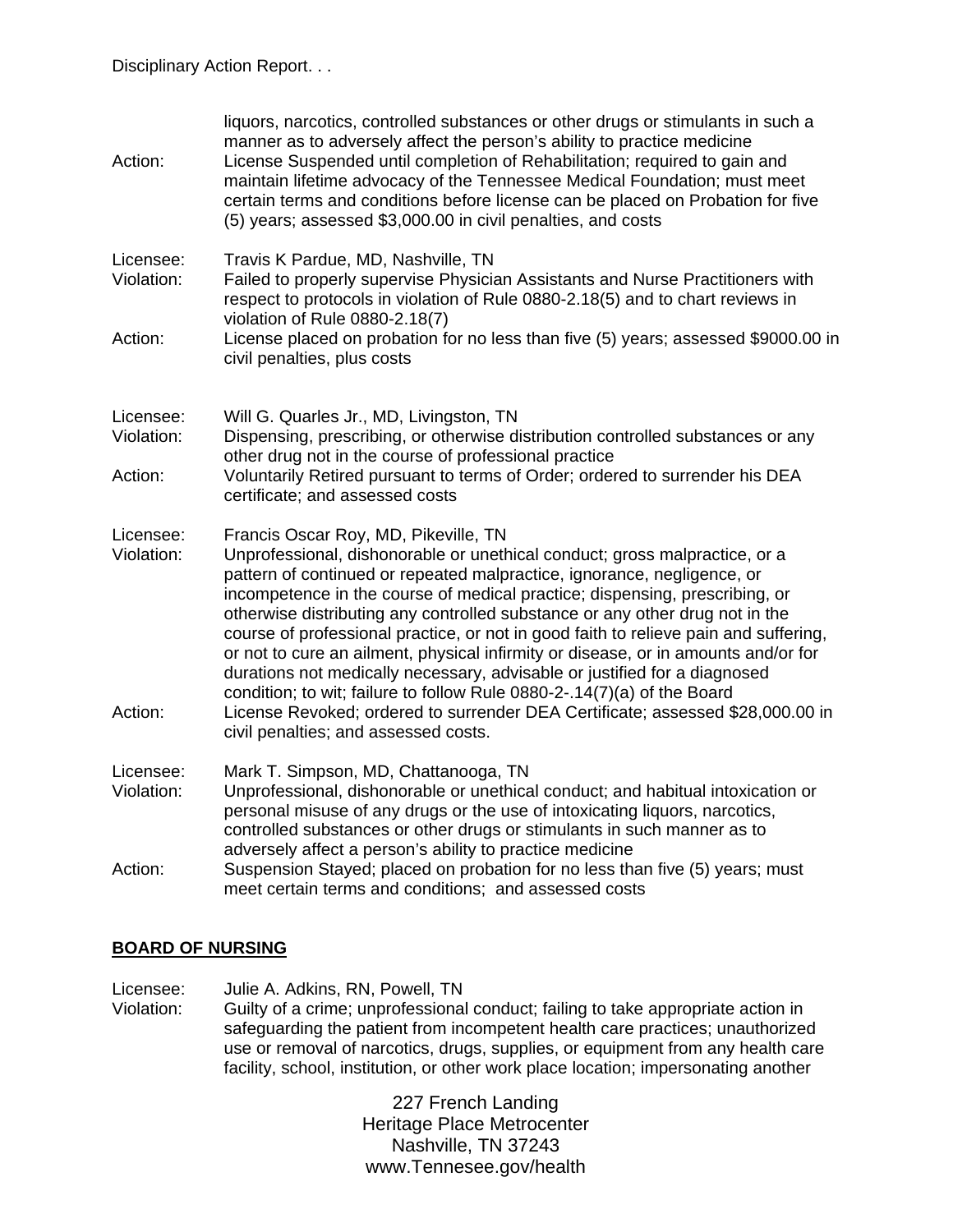| Action:                            | licensed practitioner; and engaging in acts of dishonesty related to practice of<br>nursing<br>License placed on probation for a minimum of three (3) years, to run concurrent<br>with TNPAP contract                                                                                                                                                                                                                                                                                                                                                                                                                                                                                                                                                                                                                     |
|------------------------------------|---------------------------------------------------------------------------------------------------------------------------------------------------------------------------------------------------------------------------------------------------------------------------------------------------------------------------------------------------------------------------------------------------------------------------------------------------------------------------------------------------------------------------------------------------------------------------------------------------------------------------------------------------------------------------------------------------------------------------------------------------------------------------------------------------------------------------|
| Licensee:<br>Violation:<br>Action: | Cassaundra Shae Gipson Allen, LPN, Flintville, TN<br>Guilty of unprofessional conduct; unauthorized use or removal of narcotics,<br>drugs, supplies, or equipment from any health care facility, school, institution, or<br>other work place location; the use of any intoxicating beverage or the illegal use<br>of any narcotic or dangerous drug while on duty in any health care facility,<br>school, institution, or other work place location; and being under the influence of<br>alcoholic beverages, or under the influence of drugs which impair judgment while<br>on duty in any health care facility, school, institution or other work place location<br>License Revoked, multi-state privilege shall not be extended in Tennessee or any<br>other state; assessed \$2,000.00 in civil penalties, plus costs |
| Licensee:                          | Clemente A. Bell, LPN, Nashville, TN                                                                                                                                                                                                                                                                                                                                                                                                                                                                                                                                                                                                                                                                                                                                                                                      |
| Violation:                         | Guilty of unprofessional conduct; and engaging in acts of dishonesty related to<br>the practice of nursing                                                                                                                                                                                                                                                                                                                                                                                                                                                                                                                                                                                                                                                                                                                |
| Action:                            | License placed on Probation for three (3) months; ordered to repay \$2,997.88<br>before the end of three (3) months                                                                                                                                                                                                                                                                                                                                                                                                                                                                                                                                                                                                                                                                                                       |
| Licensee:<br>Violation:            | Sherrie L. Deaton, RN, Jackson, TN<br>Guilty of unprofessional conduct; unauthorized use or removal of narcotics,<br>drugs, supplies, etc., from any health care facility, school, institution, or other<br>work place location; being under the influence of alcoholic beverages or under<br>the influence of drugs which impair judgment while on duty in any health care<br>facility, school, institution, or other work place location; and practicing<br>professional nursing in a manner inconsistent with TCA §63-7-103.                                                                                                                                                                                                                                                                                           |
| Action:                            | License Revoked; multi-state privilege to practice shall not be extended to<br>Tennessee or any other state; assessed \$3,000.00 in civil penalties, plus costs                                                                                                                                                                                                                                                                                                                                                                                                                                                                                                                                                                                                                                                           |
| Licensee:<br>Violation:            | Cynthia J Henderson, RN, Hermitage, TN<br>Violation of a Board Order                                                                                                                                                                                                                                                                                                                                                                                                                                                                                                                                                                                                                                                                                                                                                      |
| Action:                            | License Revoked; multi-state privilege to practice shall not be extended to<br>Tennessee or any other state; assessed \$500.00 in civil penalties, plus costs                                                                                                                                                                                                                                                                                                                                                                                                                                                                                                                                                                                                                                                             |
| Licensee:<br>Violation:            | Daniel D. Hignight Jr., APN, Knoxville, TN<br>Unfit or incompetent by reason of negligence, habits, or other cause; guilty of<br>unprofessional conduct; and being under the influence of alcoholic beverages or<br>under the influence of drugs which impair judgment while on duty in any health                                                                                                                                                                                                                                                                                                                                                                                                                                                                                                                        |
| Action:                            | care facility, school, institution, or other work place location<br>License place on Probation for minimum of three (3) years; evaluated by TNPAP<br>and, if no contract Probation shall be STAYED. If contract signed, Probation to<br>run concurrent with TNPAP contract                                                                                                                                                                                                                                                                                                                                                                                                                                                                                                                                                |
| Licensee:<br>Violation:            | Vicki A. Hookey, RN, South Pittsburg, TN<br>Guilty of unprofessional conduct; making false or materially incorrect,<br>inconsistent, or unintelligible entries in any patient records or in the records of                                                                                                                                                                                                                                                                                                                                                                                                                                                                                                                                                                                                                |
|                                    | 227 French Landing<br>Heritage Place Metrocenter<br>Nashville, TN 37243                                                                                                                                                                                                                                                                                                                                                                                                                                                                                                                                                                                                                                                                                                                                                   |
|                                    | www.Tennesee.gov/health                                                                                                                                                                                                                                                                                                                                                                                                                                                                                                                                                                                                                                                                                                                                                                                                   |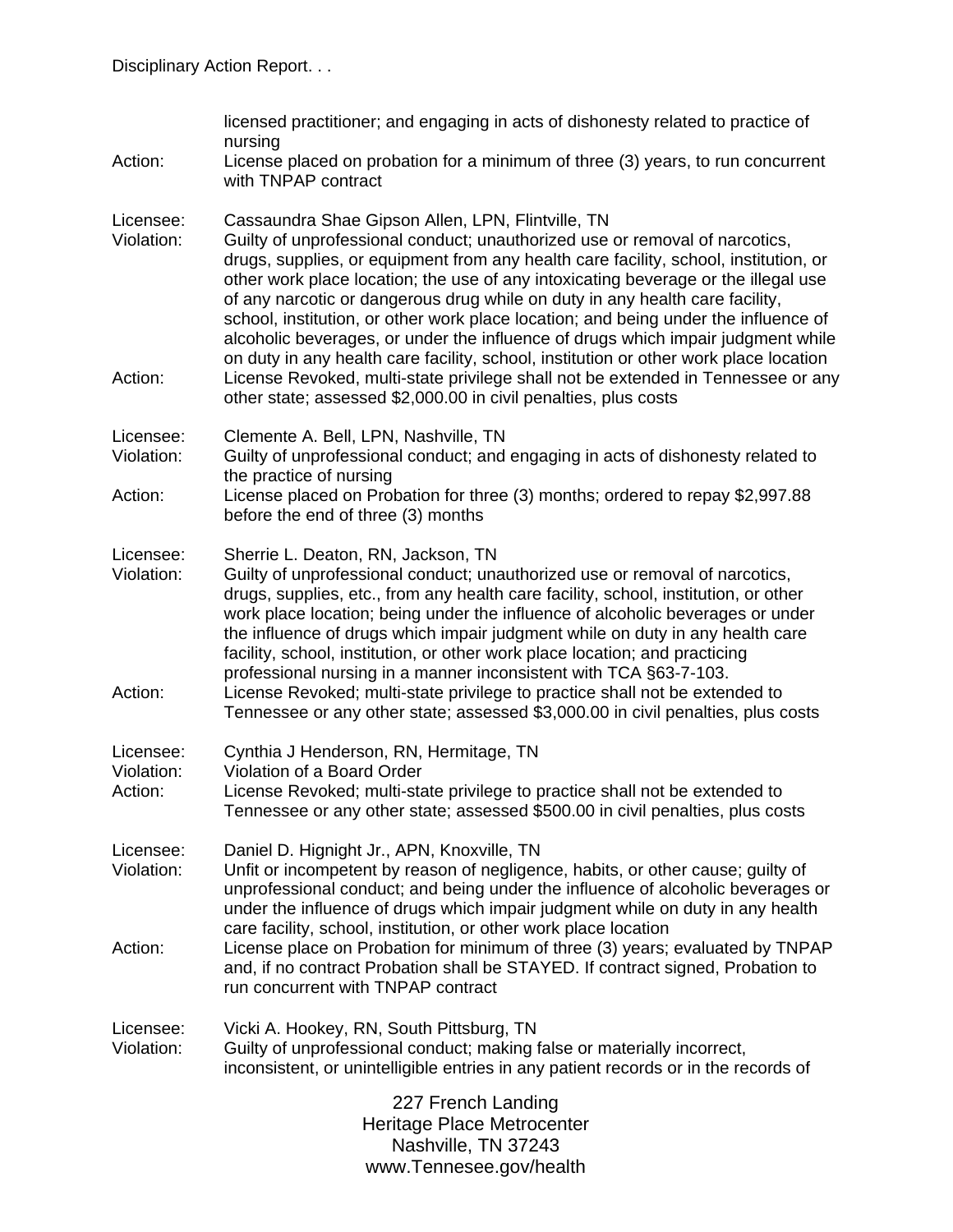| Action:                            | any health care facility, school, institution, or other work place location pertaining<br>to the obtaining, possessing or administration of any controlled substance as<br>defined in the Federal Controlled Substances Act; unauthorized use or removal<br>of narcotics, drugs, supplies, or equipment from any health care facility, school,<br>institution, or other work place location; and engaging in acts of dishonesty<br>related to practice of nursing<br><b>License Suspended</b>                                                                                                                                                                                                                                                                                                                                                                                                                                                                                                 |
|------------------------------------|-----------------------------------------------------------------------------------------------------------------------------------------------------------------------------------------------------------------------------------------------------------------------------------------------------------------------------------------------------------------------------------------------------------------------------------------------------------------------------------------------------------------------------------------------------------------------------------------------------------------------------------------------------------------------------------------------------------------------------------------------------------------------------------------------------------------------------------------------------------------------------------------------------------------------------------------------------------------------------------------------|
| Licensee:<br>Violation:<br>Action: | Bonnie Jean Lewallen, LPN, Graysville, TN<br>Guilty of unprofessional conduct; making false or materially incorrect,<br>inconsistent, or unintelligible entries in any patient records or in the records of<br>any health care facility, school, institution, or other work place location pertaining<br>to the obtaining, possessing or administration of any controlled substance as<br>defined in the Federal Controlled Substances Act; unauthorized use or removal<br>of narcotics, drugs, supplies, or equipment from any health care facility, school,<br>institution, or other work place location: and engaging in acts of dishonesty<br>related to practice of nursing<br><b>License Suspended</b>                                                                                                                                                                                                                                                                                  |
| Licensee:<br>Violation:<br>Action: | Edward D. Massey, APN, Brentwood, TN<br>Guilty of unprofessional conduct; and failing to take appropriate action in<br>safeguarding the patient from incompetent health car practices<br>License placed on probation for six (6) months                                                                                                                                                                                                                                                                                                                                                                                                                                                                                                                                                                                                                                                                                                                                                       |
| Licensee:<br>Violation:<br>Action: | Rhonda D Moretto, LPN, Knoxville, TN<br>Unfit or incompetent by reason of negligence, habits, or other cause; guilty of<br>unprofessional conduct; making false or materially incorrect, inconsistent, or<br>unintelligible entries in any patient records or in the records of any health care<br>facility, school, institution, or other work place location pertaining to the obtaining,<br>possessing or administration of any controlled substance as defined in the<br>Federal Controlled Substances Act; unauthorized use or removal of narcotics,<br>drugs, supplies, or equipment from any health care facility, school, institution, or<br>other work place location; and engaging in acts of dishonesty related to practice<br>of nursing; and being under the influence of alcoholic beverages or under the<br>influence of drugs which impair judgment while on duty in any health care facility,<br>school, institution, or other work place location<br><b>License Revoked</b> |
| Licensee:<br>Violation:<br>Action: | Jennifer Lynn Paris, LPN, Savannah, TN<br>Guilty of unprofessional conduct<br>License Suspended; assessed \$50.00 in civil penalties, plus costs                                                                                                                                                                                                                                                                                                                                                                                                                                                                                                                                                                                                                                                                                                                                                                                                                                              |
| Licensee:<br>Violation:<br>Action: | Richard L. Reagan, LPN, Oneida, TN<br>Guilty of unprofessional conduct; and engaging in acts of dishonesty related to<br>the practice of nursing<br><b>License Suspended</b>                                                                                                                                                                                                                                                                                                                                                                                                                                                                                                                                                                                                                                                                                                                                                                                                                  |
| Licensee:                          | Joseph Dennis Rowlette, RN, Camden, TN                                                                                                                                                                                                                                                                                                                                                                                                                                                                                                                                                                                                                                                                                                                                                                                                                                                                                                                                                        |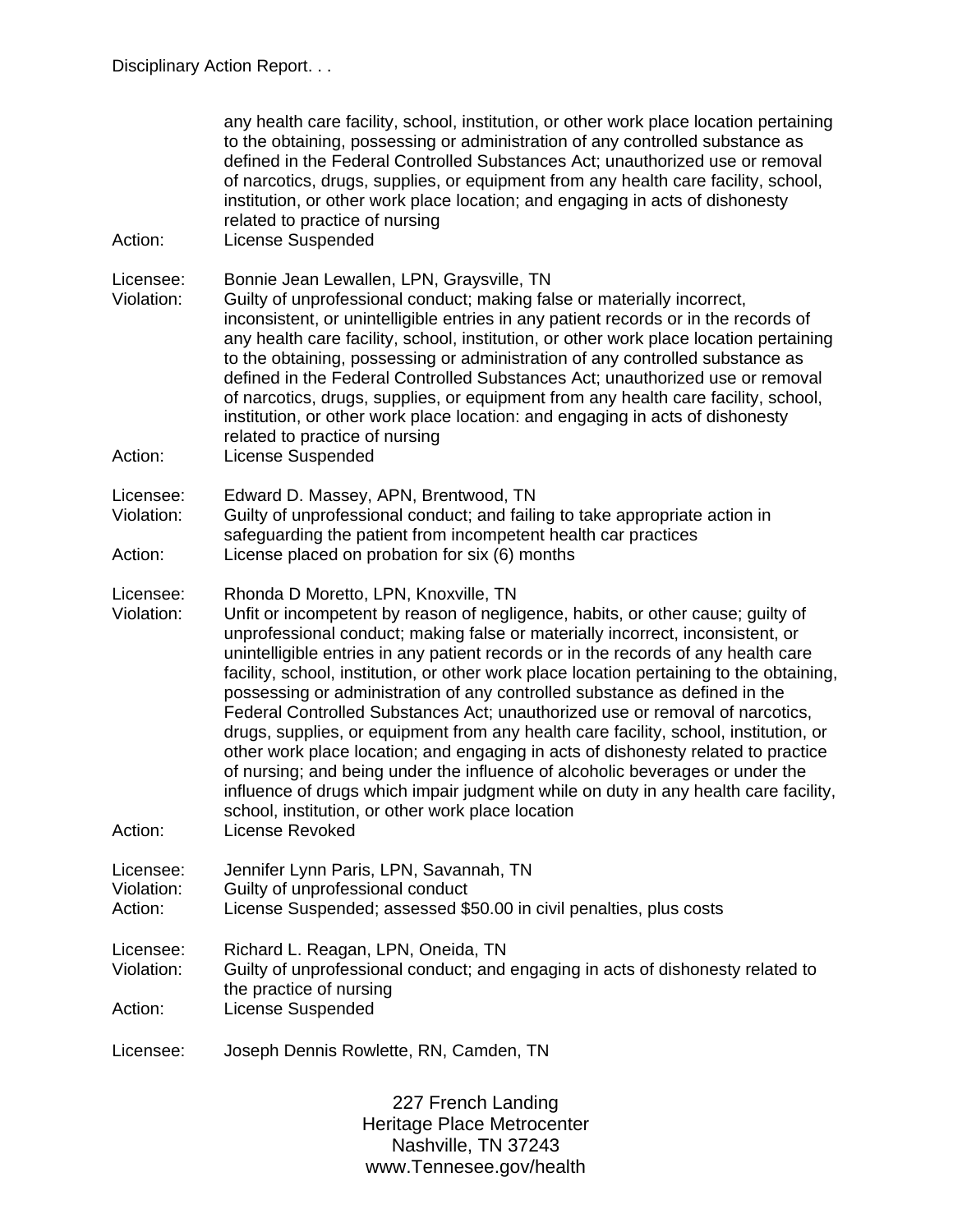Disciplinary Action Report. . .

Violation: Guilty of unprofessional conduct; intentionally or negligently causing physical or emotional injury to patient; failure to maintain a record for each patient and/or failure to maintain a record for each patient which accurately reflects the name and title of the nurse providing care; and practicing professional nursing in a manner inconsistent with TCA §63-7-103. Action: License Suspended; must meet certain terms and conditions; assessed \$1,000.00 in civil penalties, plus costs Licensee: Jeffrey W. Sackett, RN, LaGuna Woods, CA Violation: Guilty of unprofessional conduct Action: License Revoked; multi-state privilege to practice shall not be extended in Tennessee or any other state; and assessed case costs Licensee: Robyn L. Stewart, LPN, Gallatin, TN Violation: Guilty of unprofessional conduct; unauthorized use or removal of narcotics, drugs, supplies, or equipment from any health care facility, school, institution, or other work place location; use of any intoxicating beverage or the illegal use of any narcotic or dangerous drug while on duty in any health care facility, school, institution, or other work place location; practicing professional nursing in a manner inconsistent with T.C.A. § 63-7-103; and engaging in acts of dishonesty which relate to the practice of nursing Action: License Revoked; assessed \$1,000.00 in civil penalties, plus costs Licensee: Meredith L York, RN, Nashville, TN Violation: Guilty of unprofessional conduct: unfit or incompetent by reason of negligence, habits, or other cause; making false or materially incorrect, inconsistent, or unintelligible entries in any patient records or in the records of any health care facility, school, institution, or other work place location pertaining to the obtaining, possessing or administration of any controlled substance as defined in the Federal Controlled Substances Act; unauthorized use or removal of narcotics, drugs, supplies, or equipment from any health care facility, school, institution, or other work place location: and engaging in acts of dishonesty related to practice of nursing; being under the influence of alcoholic beverages or under the influence of drugs which impair judgment while on duty in any health care facility, school, institution, or other work place location; and engaging in acts of dishonesty related to the practice of nursing Action: License Suspended

#### **BOARD OF PODIATRIC MEDICAL EXAMINERS**

Licensee: Monica Smedley, DPM, Cookeville, TN Violation: Immoral, unethical, unprofessional or dishonorable conduct; and violation of Board Order Action: License Revoked; and assessed costs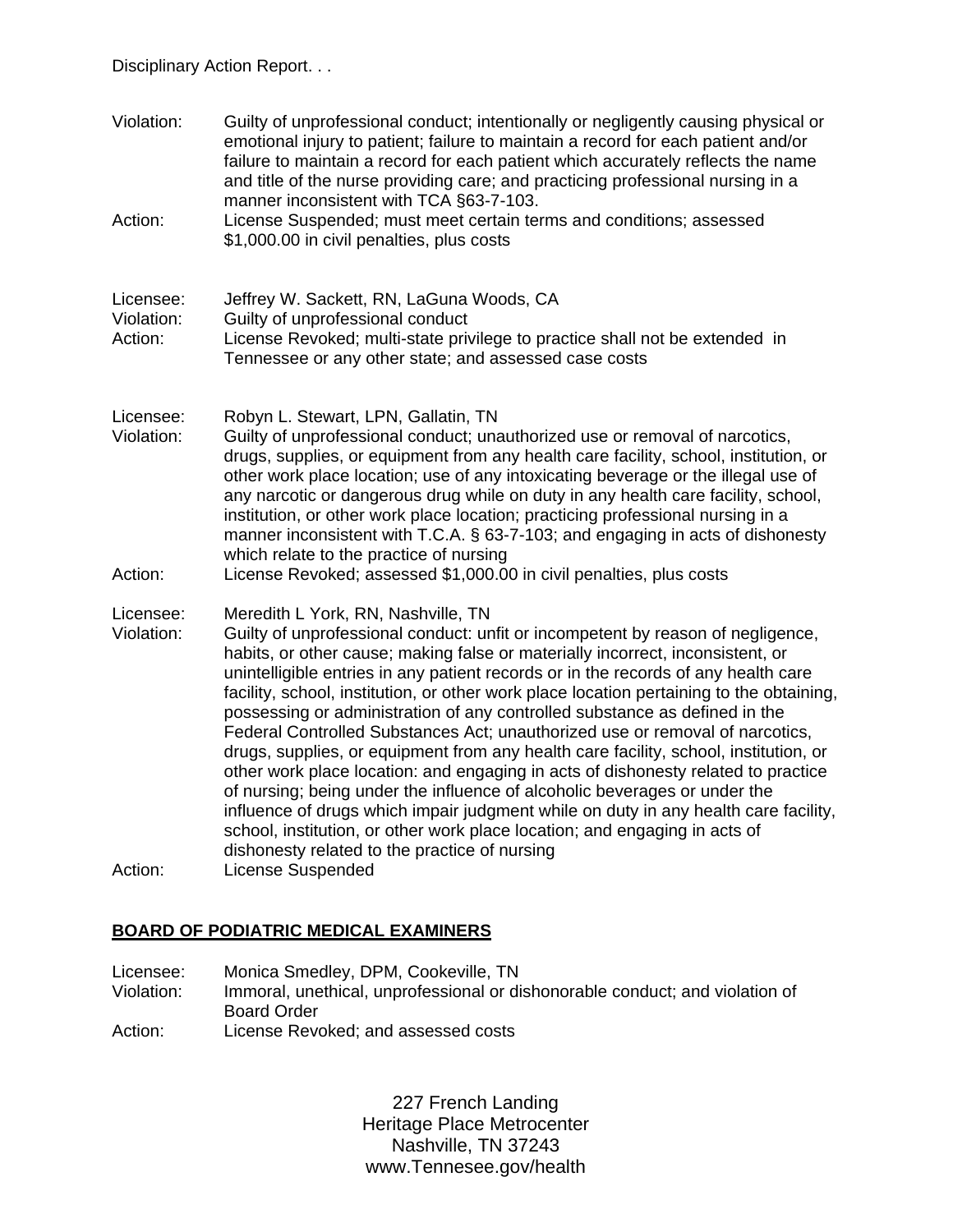## **BOARD OF VETERINARY MEDICAL EXAMINERS**

Licensee: James W. Robinson, DVM, Johnson City. TN

- Violation: Unprofessional conduct; and employing or permitting any person who does not hold a license to practice veterinary medicine in this state to perform work that, under this chapter, can lawfully be done only by persons holding such license and permitted by law to practice veterinary medicine in this state
- Action: Assessed \$9000.00 in civil penalties and costs

## **BOARD OF EMERGENCY MEDICAL SERVICES**

- Licensee: Angela D. Gilmore, EMT/P, Barlett, TN
- Violation: Performing or attempting emergency care techniques or procedures without proper permission, license, certification, training, medical direction, or otherwise engaging in practices or conduct; and accepting and performing, or attempting to perform, professional responsibilities which the licensee knows, or has reason to know, he/she is not competent to perform
- Action: License placed on Probation for two (2) years, assessed \$100.00 in civil penalties

#### JULY, 2007 ABUSE REGISTRY PLACEMENTS

- Individual: Joseph Anthony Brown, CNA (Revoked), Nashville, TN Abuse: Sexual
- Action: Placed on Abuse Registry
- Individual: James Ntukidem, Direct Care Staff, Nashville, TN Abuse: Neglect Action: Placed on Abuse Registry
- Individual: Mona L. Wylie, Development Tech, Nashville, TN Abuse: Physical Action: Placed on Abuse Registry
- Individual: Mary Elizabeth Jones Dugger, Development Tech Supervisor, Greeneville, TN Abuse: Neglect Action: Placed on Abuse Registry
- Individual: Nancy Marie Shears, CNA (Revoked), Fayetteville, TN Abuse: Physical/Verbal Action: Placed on Abuse Registry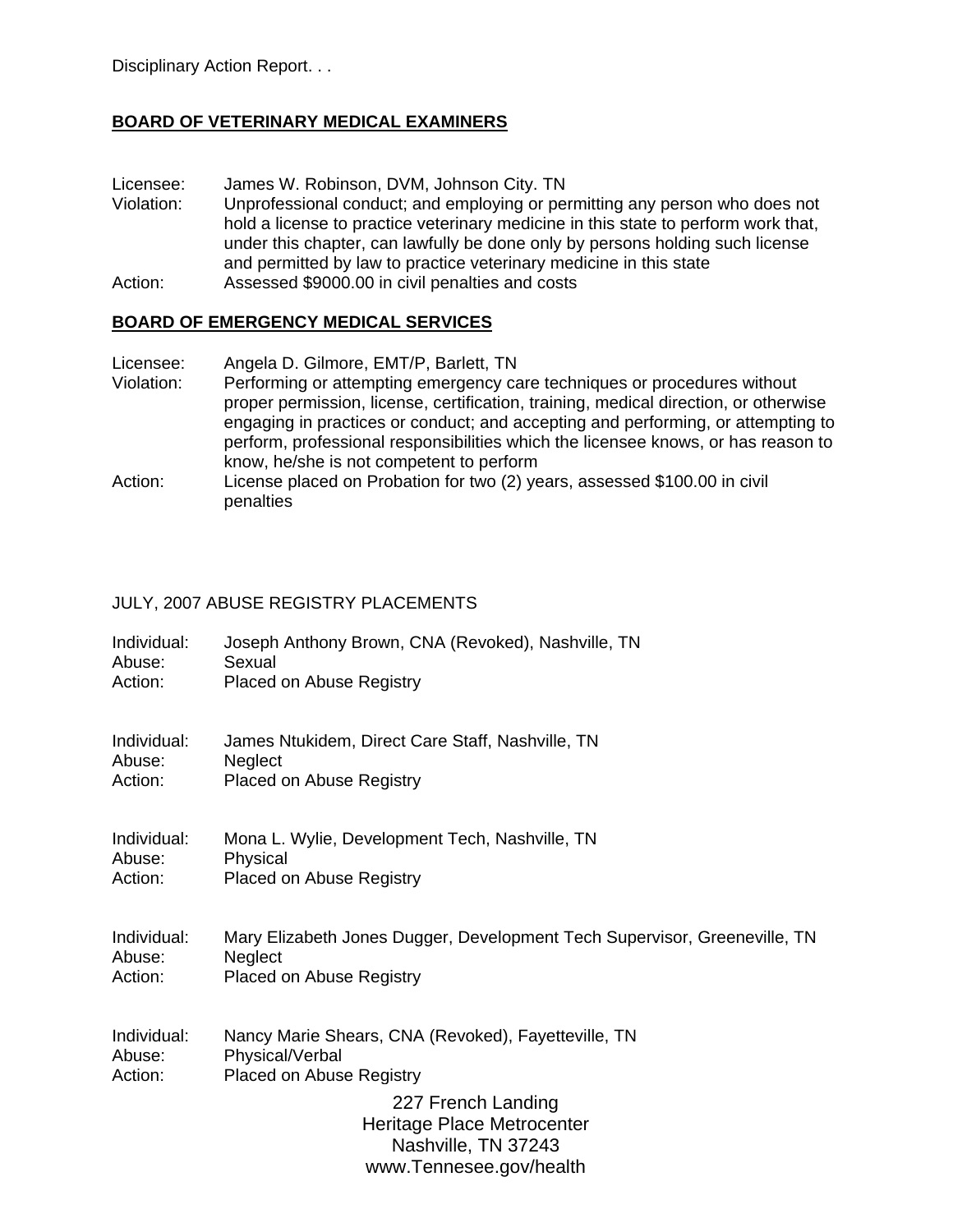Disciplinary Action Report. . .

| Individual: | Christopher Yarbrough, Home Manager, Jackson, TN             |
|-------------|--------------------------------------------------------------|
| Abuse:      | Neglect                                                      |
| Action:     | Placed on Abuse Registry                                     |
| Individual: | Senrena Shephard, Direct Care Staff, Memphis, TN             |
| Abuse:      | Physical/Emotional/Neglect                                   |
| Action:     | Placed on Abuse Registry                                     |
| Individual: | Jerrecho Lacey, Residential Assistance, Memphis, TN          |
| Abuse:      | Neglect/Emotional                                            |
| Action:     | Placed on Abuse Registry                                     |
| Individual: | Kelly Bynum James, Director of Program Services, Memphis, TN |
| Abuse:      | Misappropriation/Neglect                                     |
| Action:     | Placed on Abuse Registry                                     |
| Individual: | Bethany Desjardins, Direct Care Staff, Oak Ridge, TN         |
| Abuse:      | Misappropriation/Neglect                                     |
| Action:     | Placed on Abuse Registry                                     |
| Individual: | Betty Holland, DSA, Knoxville, TN                            |
| Abuse:      | Emotional                                                    |
| Action:     | Placed on Abuse Registry                                     |
| Individual: | Mary Osborne, Direct Care Staff, Columbia, TN                |
| Abuse:      | Neglect                                                      |
| Action:     | <b>Placed on Abuse Registry</b>                              |
| Individual: | Frederick Johnson, Direct Care Staff, Camden, TN             |
| Abuse:      | Neglect                                                      |
| Action:     | Placed on Abuse Registry                                     |
| Individual: | Vivian Rebecca Smith, Consultant, Murfreesboro, TN           |
| Abuse:      | Misappropriation                                             |
| Action:     | Placed on Abuse Registry                                     |

227 French Landing ritage Place Metrocent Nashville, TN 37247 www.Tennesee.gov/health 227 French Landing Heritage Place Metrocenter Nashville, TN 37243